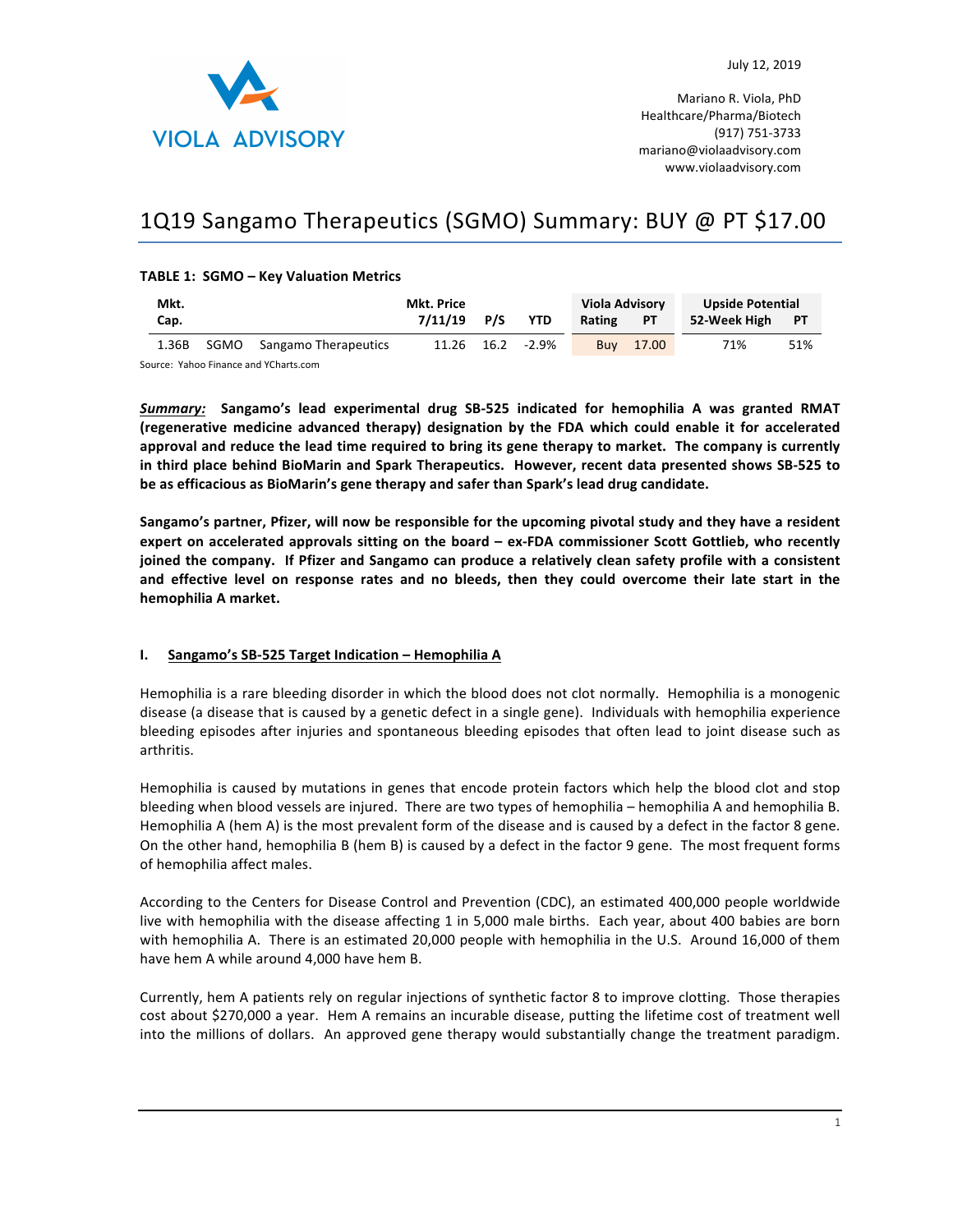But much depends on what price manufacturers decide to charge and how much payers are willing to reimburse providers for those treatments.

# **II.** Hemophilia A Competitive Landscape

# A. The 3 Front-runners: BioMarin, Spark and Sangamo/Pfizer

Hemophilia has become one of the most competitive spaces in the emerging field of gene therapy. BioMarin Pharmaceutical is the front-runner to market. The company plans on submitting its hem A gene therapy, valrox (valoctocogene roxaparvovec), to U.S. and European regulators sometime in 4Q19, which could bring an approval decision as early as mid-2020.

Spark Therapeutics is the second runner-up with its gene therapy SPK-8011 undergoing phase 1/2 clinical trial. The company is expected to provide further updates of the phase 1/2 study in mid-2019. In addition, Spark announced a Phase 3 run-in study on 4Q18 with the aim of collecting data on 5-10 clinical trial patients who were administered SPK-8011 with a prophylactic steroid. The company hopes to win approval in 2020 or later.

Sangamo's hem A experimental gene therapy SB-525, which the company is co-developing with Pfizer, is in phase 1/2 clinical development with 10 patients enrolled. SB-525 is designed to deliver a copy of the factor 8 gene to a patient's liver cells enabling them to produce the blood clotting protein at the root of hem A. If effective, the gene therapy will raise factor 8 levels, freeing patients from the burden of managing the disease and the symptoms it causes.

Sangamo recently posted impressive efficacy data on SB-525 that was competitive to valrox and much better than Spark's SPK-8011. The data showed a fast response among 4 patients receiving the highest dose of SB-525. Results of the clinical trial were encouraging in that the FDA granted SB-525 an RMAT designation  $$ regenerative medicine advanced therapy status – that could possibly earn it an accelerated FDA approval.

# *B. Submission for Approval – Timing is Everything*

Being first to market is critical for gaining and keeping market share. So far, BioMarin seems to be first on track to secure an approval for the first gene therapy to treat hem A based on the results of its Phase 3 study. Management at BioMarin stated that securing a full approval would help in establishing a barrier to entry for others who are looking to get accelerated approval. A full FDA approval may require other drug developers to do a larger and longer study in order to get their drugs on the market.

However, both Sangamo and Pfizer are optimistic that they could also gain an accelerated approval which would substantially cut down the lead time of both BioMarin and Spark. Patients in the highest dose cohort of SB-525 saw a quick response on the levels of factor 8, the clotting blood protein factor that is missing in hem A patients. Two patients (subjects #7 and #8) treated with the highest dose reached normal levels by week 5 of the study and continued to stay within the normal range as determined by chromogenic assay (see Figure 1).

Two other patients (subjects #9 and #10) on the highest dose cohort also showed a rapid rise in factor 8 levels although only subject #9 has reached the normal range so far.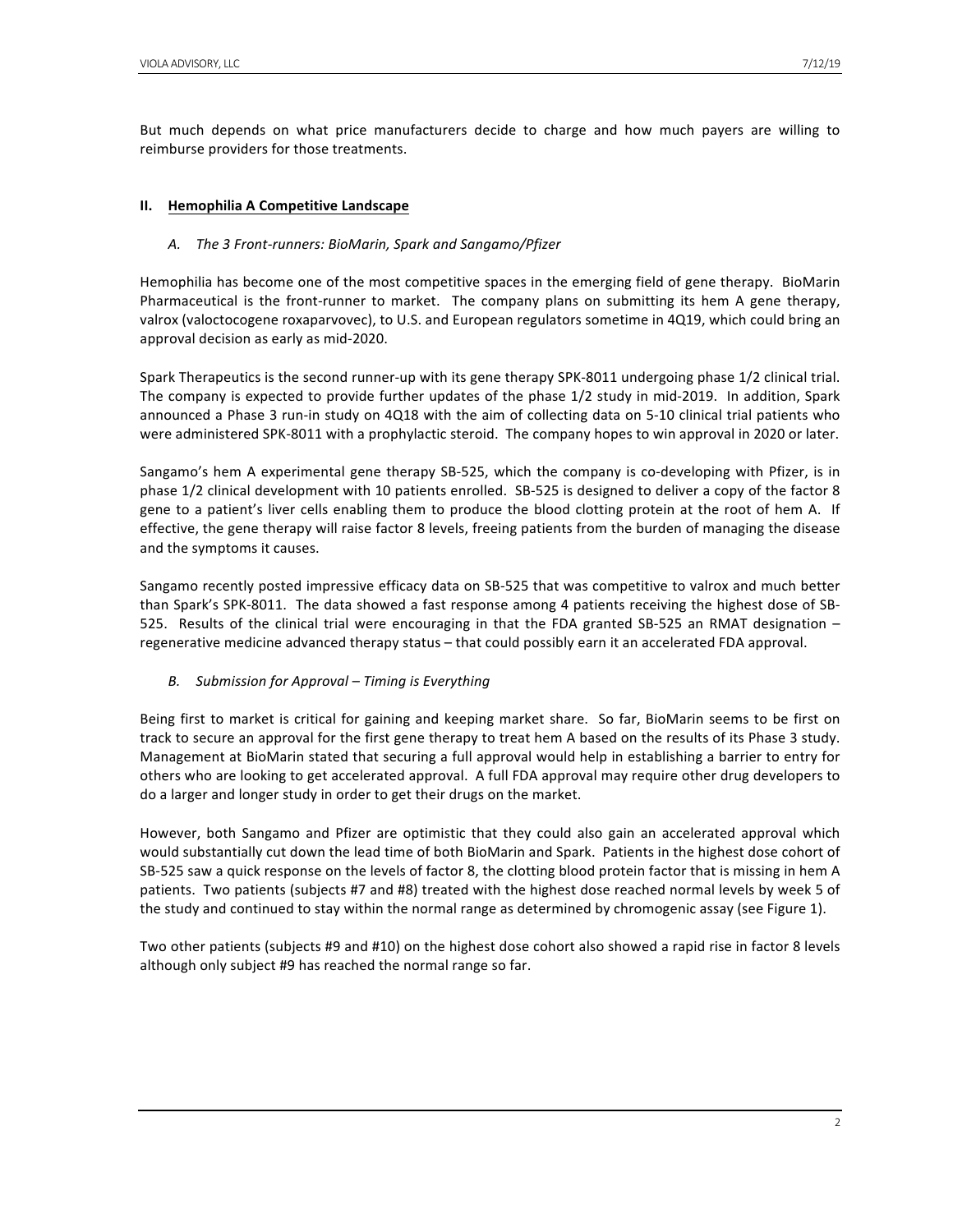

# **FIGURE** 1: SB-525 Factor 8 activity at highest dose:  $3x10^{13}$  vg/kg using Chromogenic Assay

Source: ISTH presentation, July 6, 2019

## *C. Why SGMO could still catch up to BioMarin and Spark*

Based on the current data, SB-525 looks at least as good as valrox, although the usual caveats about cross-trial comparisons apply, and the results should also be treated with caution given the small number of patients treated so far.

In Biomarin's Phase 2 trial, the chromogenic assay found factor 8 levels around 60% of normal at 25 weeks in patients treated with the high dose of valrox,  $6x1013$  vg/kg (see Figure 2). However, there are questions regarding the long-term durability of valrox. BioMarin reported last May that factor 8 levels in high-dose patients decreased by more than half from peak levels of around 60% of normal (week 25) to a median of 20% of normal in three years.



FIGURE 2: Valrox Factor 8 activity at highest dose:  $6x10^{13}$  vg/kg using Chromogenic Assay

Source: BioMarin presentation, May 28, 2019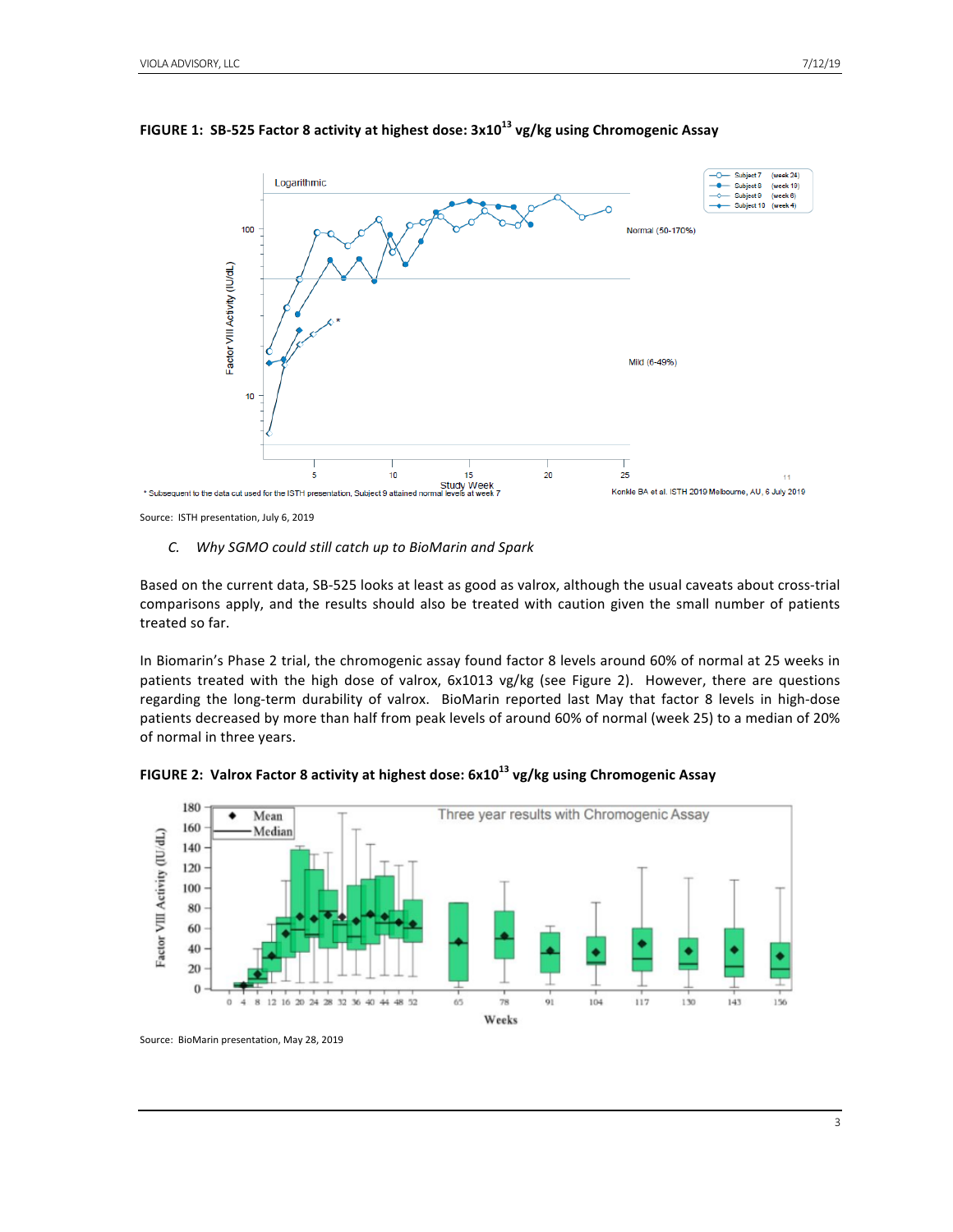There is some market concern that if valrox's factor 8 levels continue to decrease at the same rate, it may end up below 5% of normal in 5 years. This could raise some payer concerns on reimbursement, since 5% is the minimum level for clinical benefit. Although valrox could still be approved, it does not look like the once-anddone gene therapy that the market was hoping for based on earlier data.

Meanwhile, Spark Therapeutics' SPK-8011 is moving forward with a dose  $(2x10^{12} \text{ vg/kg})$  that is much lower than BioMarin and Sangamo. Moreover, SPK-8011 also has safety problems - 2 of the 7 patients who received the high dose saw the patient's immune system turn against SPK-8011 and reduce factor 8 levels. This caused Spark to apply prophylactic steroid treatments before the onset of any immunologic response.

Moreover, unlike BioMarin and Sangamo, Spark's SPK-8011 factor 8 levels were not able to reach the normal threshold of 50%. Two patients infused with the lowest dose achieved mean factor 8 levels of 10% and 16% after 12 weeks. Two patients infused with the middle dose achieved 13% after 14 weeks and the other patient achieved 9% after 19 weeks. The highest dose increased average factor 8 levels to 30% of normal.